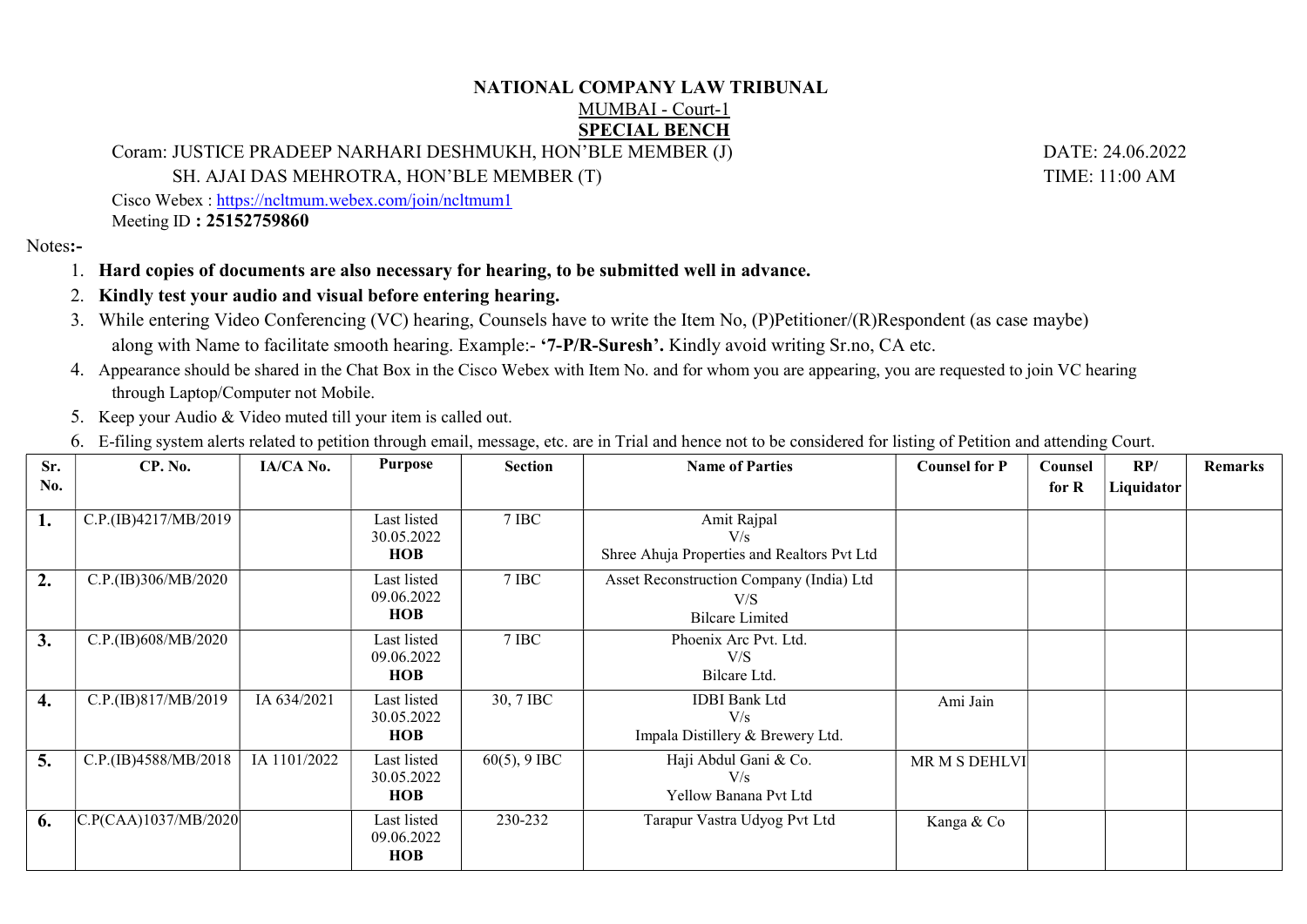| 7.  | C.P(CAA)1038/MB/2020 |                                  | Last listed<br>09.06.2022<br><b>HOB</b> | 230-232         | Ramgopal Textiles Ltd                                                                                                                                   | Kanga & Co                         |  |  |
|-----|----------------------|----------------------------------|-----------------------------------------|-----------------|---------------------------------------------------------------------------------------------------------------------------------------------------------|------------------------------------|--|--|
| 8.  | C.P(CAA)1039/MB/2020 |                                  | Last listed<br>09.06.2022<br>HOB        | 230-232         | J M Commodities Ltd                                                                                                                                     | Kanga & Co                         |  |  |
| 9.  | C.P.(IB)1399/MB/2017 | IA 1279/2022                     | <b>NEW IA</b>                           | $60(5)$ , 7 IBC | <b>Bank</b> of India<br>V/s<br>Mandhana Industries Ltd                                                                                                  | Adv Amit Agrawal                   |  |  |
| 10. | CP.(IB)490/MB/2018   | IA 1676/2022                     | NEW IA                                  | $60(5)$ , 7 IBC | Andhra Bank<br>V/s.<br><b>Sterling Biotech Ltd</b>                                                                                                      | Kartikeya Desai                    |  |  |
| 11. | C.P.(IB)3457/MB/2018 | IA 1171/2022                     | <b>NEW IA</b>                           | $60(5)$ , 7 IBC | State Bank of India<br><b>VS</b><br>Ebixcash Limited<br>In the Matter of<br><b>Corporation Bank</b><br>V/s<br>Trimax IT Infrastructure and Services Ltd | Link Lega India<br>Law Services    |  |  |
| 12. | C.P.(IB)554/MB/2019  | IA 1646/2022                     | <b>NEW IA</b>                           | $60(5)$ , 7 IBC | Asset Reconstruction Company India Ltd<br>V/s.<br>Prabu Hira Ice & Cold Storage Ltd                                                                     | Vidhii Partners                    |  |  |
| 13. | C.P.(IB)1231/MB/2021 | IA 1660/2022                     | <b>NEW IA</b>                           | $60(5)$ , 7 IBC | Reserve Bank of India<br>V/s.<br>Reliance Capital Ltd                                                                                                   | Abhishek Adke                      |  |  |
| 14. | C.P.(IB)501/MB/2020  | IA 1219/2022                     | <b>NEW IA</b>                           | $60(5)$ , 9 IBC | Caryaire Equipments India Pvt. Ltd.<br>V/s<br>Weatherspell Aircon Engineers Pvt. Ltd.                                                                   | Raghavendra S<br>Mehrotra          |  |  |
| 15. | C.A(CAA)135/MB/2022  |                                  | NEW CSA                                 | 230(1)          | Agafiya Trading Pvt Ltd                                                                                                                                 | Rajesh Shah Co                     |  |  |
| 16. | CP 74/MB/2022        | IA (Companies<br>Act)<br>84/2022 | <b>NEW IA</b>                           | $252(1)$ CA     | RIEL Infrastructure Pvt Ltd<br>V/s.<br>ROC, Mumbai                                                                                                      | Arihant Associates                 |  |  |
| 17. | CP(IB)149/MB/2018    |                                  | Last listed<br>29.04.2022               | $7$ IBC         | <b>IDBI</b> Bank Limited<br>V/s<br>BILT Graphic Paper Products Ltd.                                                                                     | <b>APEX LAW</b><br><b>PARTNERS</b> |  |  |
| 18. | C.P.(IB)1238/MB/2019 |                                  | Last listed<br>01.06.2022               | 7 IBC           | Dinesh S Shetty<br>V/s.<br>Smit Hotels Pvt Ltd                                                                                                          |                                    |  |  |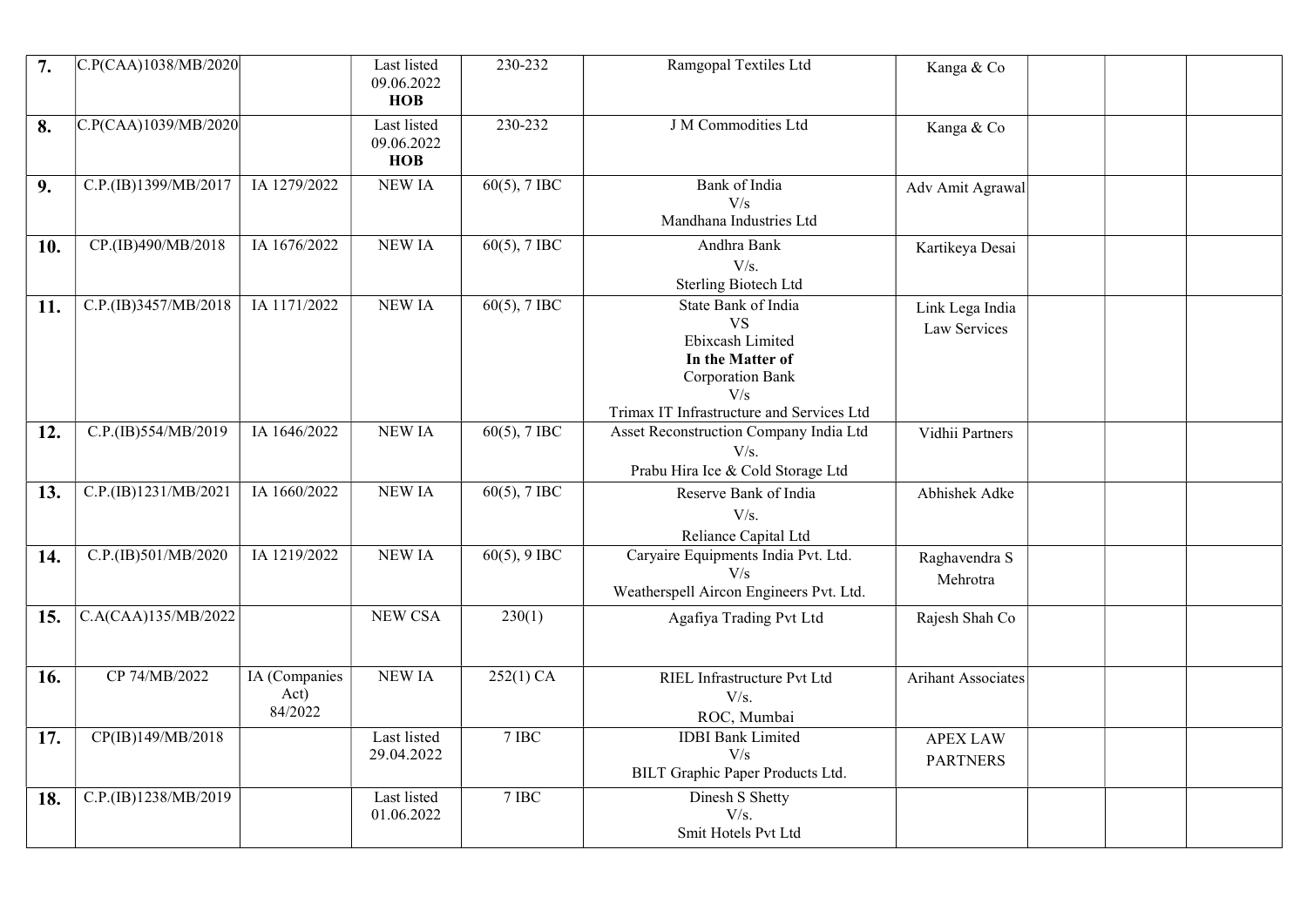| 19. | C.P.(IB)4097/MB/2019 |                                                            | Last listed<br>12.05.2022               | $7$ IBC $\,$    | Edelweiss Asset Reconstruction Co. Ltd<br>V/s<br>Infra Dredge Services Pvt Ltd                                                                                                                                                                                                                                                                                       |                               |  |  |
|-----|----------------------|------------------------------------------------------------|-----------------------------------------|-----------------|----------------------------------------------------------------------------------------------------------------------------------------------------------------------------------------------------------------------------------------------------------------------------------------------------------------------------------------------------------------------|-------------------------------|--|--|
| 20. | C.P.(IB)4364/MB/2019 |                                                            | Last listed<br>09.05.2022               | 7 IBC           | Janata Sahakari Bank Ltd, Pune<br>V/s<br>Blue Cross Road Solutions Ltd                                                                                                                                                                                                                                                                                               |                               |  |  |
| 21. | C.P.(IB)238/MB/2020  |                                                            | Last listed<br>01.06.2022               | 7 IBC           | Jitendra Amar Nagpal<br>V/s.<br>Abhushan Ornaments Pvt Ltd.                                                                                                                                                                                                                                                                                                          |                               |  |  |
| 22. | C.P.(IB)942/MB/2020  |                                                            | Last listed<br>06.05.2022               | $7$ IBC         | Omkara Assets Reconstruction Pvt. Ltd.<br>V/s<br>M/s Ameya Eco-Zone Developers Pvt. Ltd.                                                                                                                                                                                                                                                                             | Kunal Kanungo                 |  |  |
| 23. | C.P.(IB)39/MB/2022   |                                                            | Last listed<br>27.04.2022               | 7 IBC           | CFM Asset Reconstruction Pvt Ltd<br>V/s<br>RNP Marketing and Cargo Pvt Ltd                                                                                                                                                                                                                                                                                           | <b>HSA</b> Advocates          |  |  |
| 24. | C.P.(IB)249/MB/2022  |                                                            | Last listed<br>06.05.2022               | 7 IBC           | M/S. Idea Commercials<br><b>V<sub>s</sub></b><br>Navdurga Advisory Pvt Ltd                                                                                                                                                                                                                                                                                           | Crawford Bayley<br>Co         |  |  |
| 25. | CP(IB)01/MB/2016     | IA 4108/2019<br>IA 130/2021<br>IA 2020/2021                | Last listed<br>09.05.2022               | $60(5)$ , 7 IBC | Dhinal Shah<br>In the Matter of<br><b>ICICI BANK</b><br>V/s<br>Innoventive Industries Ltd                                                                                                                                                                                                                                                                            | Kachwala Misar&<br>Co.        |  |  |
| 26. | CP(IB)596/MB/2017    | IA 826/2020<br>IA 2104/2020                                | Last listed<br>28.04.2022               | $60(5)$ , 7 IBC | Bank of India<br>V/s<br>Hindustan Dorr Oliver Limited                                                                                                                                                                                                                                                                                                                | Sankalp Anantwar              |  |  |
| 27. | C.P.(IB)527/MB/2018  | IA 2297/2019<br>IA 1232/2022<br><b>NEW IA</b>              | Last listed<br>11.05.2022               | $60(5)$ , 7 IBC | Andhra Bank<br>V/s<br>Project Master Electricals Pvt Ltd                                                                                                                                                                                                                                                                                                             | Nithish Bangera               |  |  |
| 28. | C.P.(IB)3558/MB/2018 | IA 354/2022<br>IA 557/2022<br>IA 462/2022<br><b>NEW IA</b> | Last listed<br>15.06.2022<br>16.06.2022 | $60(5)$ , 7 IBC | 354 Indian Bank<br><b>VS</b><br>Anil Mehta (Liquidator of Pratibha Industries<br>Ltd)<br>557 Anil Mehta Liquidator of Pratibha Industries<br>Limited<br><b>VS</b><br>Kalpana Purohit Authorized officer Indian Bank<br>& Ors.<br>462 Anil Mehta Liquidator of Pratibha Industries<br>Limited<br>In the Matter of<br>Bank of Baroda<br>V/s<br>Pratibha Industries Ltd | Gaurang Kanth<br>Sanjay Bhatt |  |  |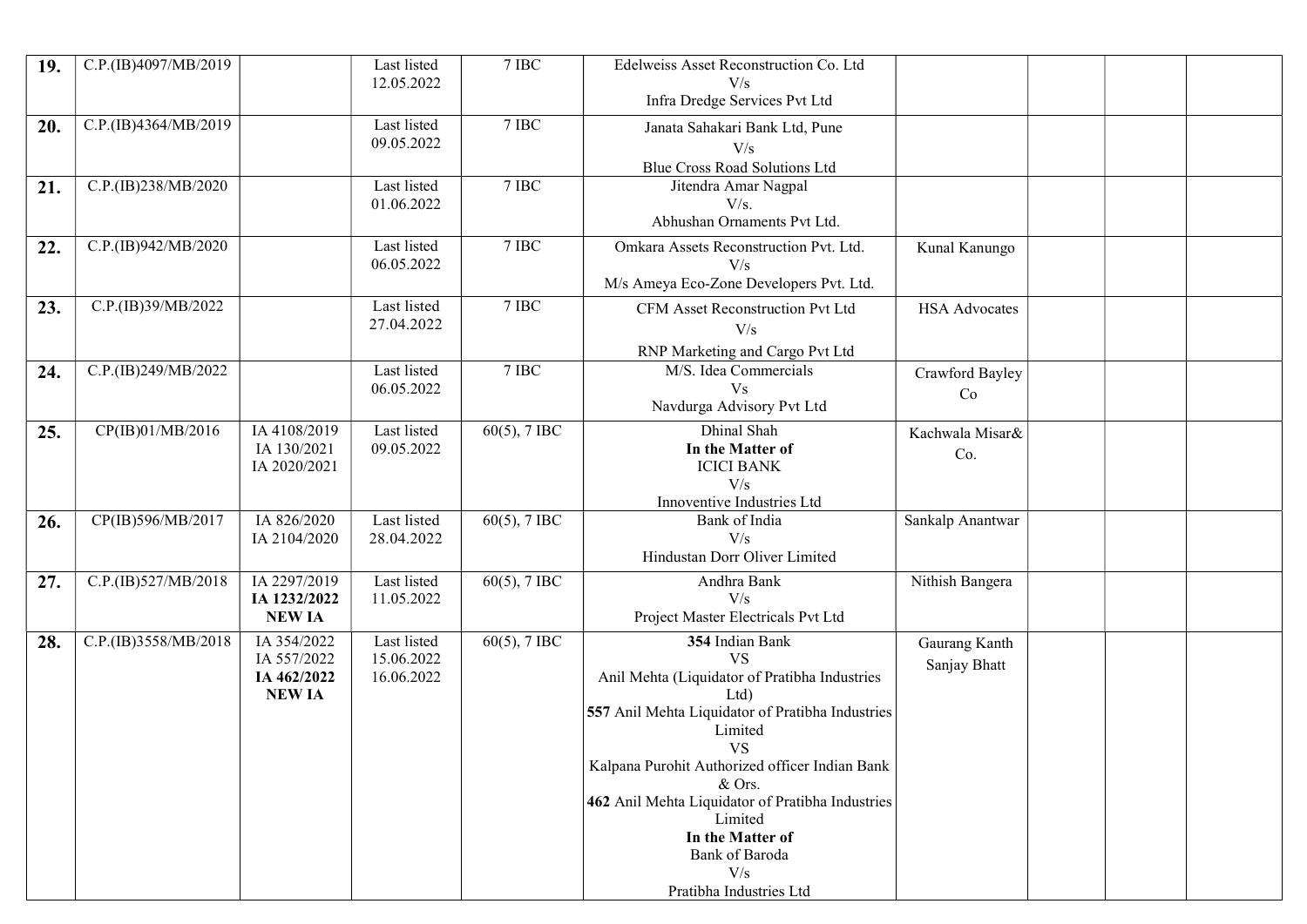| 29. | C.P.(IB)1900/MB/2019 | IA 765/2022 | Last listed<br>06.05.2022 | $60(5)$ , 7 IBC | Prashant Borele<br><b>VS</b><br>Ajay Gupta<br>In the Matter of<br>Mumbai District Central Co-Operative Bank<br>Ltd (MDCC)<br>V/S<br>Latakisan Infra Pvt Ltd | Jatin Kumar               |  |  |
|-----|----------------------|-------------|---------------------------|-----------------|-------------------------------------------------------------------------------------------------------------------------------------------------------------|---------------------------|--|--|
| 30. | C.P (IB)2985/MB/2019 |             | Last listed<br>13.05.2022 | 9 IBC           | Ganapati Energy Pvt Ltd<br>V/s<br>Anamayee Pharmachem Pvt Ltd                                                                                               |                           |  |  |
| 31. | C.P.(IB)3551/MB/2019 |             | Last listed<br>13.05.2022 | 9 IBC           | Jeena And Co. Ltd<br>V/s<br>Textrade International Ltd                                                                                                      |                           |  |  |
| 32. | C.P.(IB)3940/MB/2019 |             | Last listed<br>13.05.2022 | 9 IBC           | Krishna Conchem Products Pvt Ltd<br>V/s<br>Maad Construction Company Pvt Ltd                                                                                |                           |  |  |
| 33. | C.P.(IB)4294/MB/2019 |             | Last listed<br>12.05.2022 | 9 IBC           | Dharamkalap Construction and Consultancy Pvt<br>Ltd<br>V/s<br>Centrio Lifespaces Ltd                                                                        |                           |  |  |
| 34. | C.P.(IB)56/MB/2020   |             | Last listed<br>12.05.2022 | 9 IBC           | Matangi Iron & Steel Company<br>V/s<br>Viraj Projects (India) Pvt Ltd                                                                                       |                           |  |  |
| 35. | C.P.(IB)277/MB/2020  |             | Last listed<br>12.05.2022 | 9 IBC           | Akar Corrugators Pvt. Ltd.<br>V/s<br>Good-Day Foods Pvt. Ltd.                                                                                               |                           |  |  |
| 36. | C.P.(IB)389/MB/2020  |             | Last listed<br>13.05.2022 | 9 IBC           | Gurukripa Enterprise<br>V/s<br>Bilt Graphic Paper Products Pvt. Ltd.                                                                                        |                           |  |  |
| 37. | C.P.(IB)508/MB/2020  |             | Last listed<br>05.05.2022 | 9 IBC           | Mahesh Agrawal<br>V/s.<br>Gannon Dunkerley & Co. Ltd.                                                                                                       |                           |  |  |
| 38. | C.P.(IB)774/MB/2020  |             | Last listed<br>13.05.2022 | 9 IBC           | ACC Ltd.<br>V/s<br>Hindustan Construction Company Ltd.                                                                                                      |                           |  |  |
| 39. | C.P.(IB)219/MB/2022  |             | Last listed<br>02.05.2022 | 9 IBC           | Sucden India Private Limited<br>V <sub>S</sub><br>Matoshri Laxmi Sugar Co-Generation Industries<br>Limited                                                  | VIS Legis Law<br>Practice |  |  |
| 40. | C.P.(IB)523/MB/2022  |             | Last listed<br>06.05.2022 | $9$ IBC         | Quess Corp Limited<br>$\overline{Vs}$<br>Wardwiz India Solutions Private Limited                                                                            | Ethos Legal<br>Alliance   |  |  |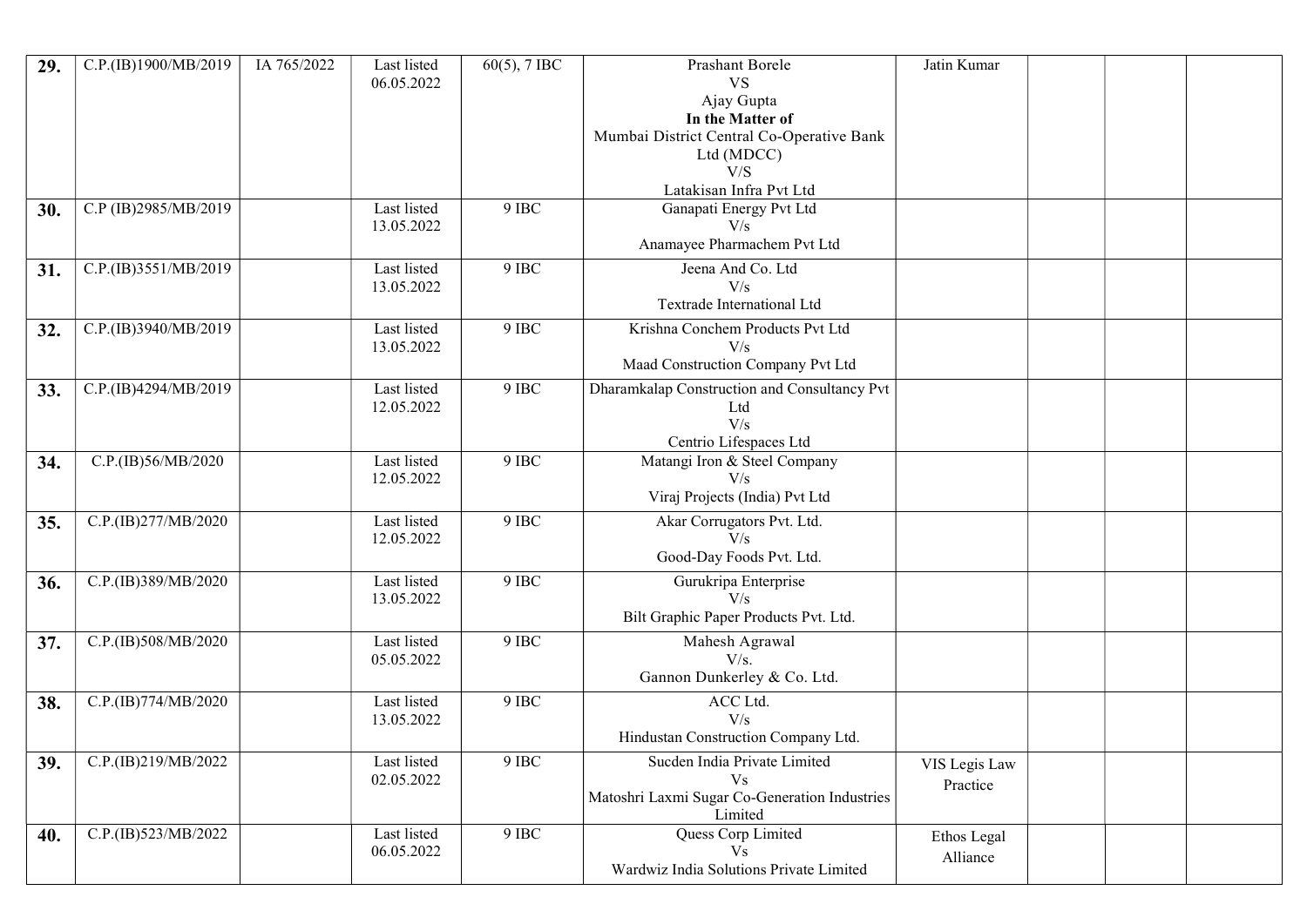| 41. | T.C.P.(IB)600/MB/2017 | IA 1548/2019                | Last listed               | 43,66,70,71, 72 &     | D. Chhaganlal & Co.                                   | <b>AKR Advisors LLP</b> |  |
|-----|-----------------------|-----------------------------|---------------------------|-----------------------|-------------------------------------------------------|-------------------------|--|
|     |                       | IA 2438/2020                | 04.05.2022                | 73,9 IBC              | V/s                                                   | Shilpa Kapil            |  |
|     |                       |                             |                           |                       | Say India Jewellers Pvt Ltd.                          |                         |  |
| 42. | C.P.(IB)2839/MB/2018  | IA 555/2020                 | Last listed               | $60(5)$ , 30, Rule 11 | 467 Neehal Mahamulal Pathan                           | Prachi Wazalwar         |  |
|     |                       | IA 467/2021                 | 05.05.2022                | 9 IBC                 | 612 Neehal Mahamulal Pathan                           |                         |  |
|     |                       | IA 612/2021                 |                           |                       | <b>Vs</b>                                             |                         |  |
|     |                       | IA 665/2021                 |                           |                       | Birla Precision Technologies Ltd                      |                         |  |
|     |                       | IA 829/2021<br>IA 2815/2021 |                           |                       | 665 Neehal Mahamulal Pathan<br>Vs                     |                         |  |
|     |                       |                             |                           |                       | Financial Software And Systems Pvt Ltd                |                         |  |
|     |                       |                             |                           |                       | 829 Neehal Mahamulal Pathan                           |                         |  |
|     |                       |                             |                           |                       | V <sub>S</sub>                                        |                         |  |
|     |                       |                             |                           |                       | Shareit Technology India Pvt Ltd                      |                         |  |
|     |                       |                             |                           |                       | 2815 Shivasons Solutions India Private Limited        |                         |  |
|     |                       |                             |                           |                       | V <sub>s</sub><br>Mr. Neehal Mahamulal Pathan Interim |                         |  |
|     |                       |                             |                           |                       | Resolution Professional Melstar Information           |                         |  |
|     |                       |                             |                           |                       | Technologies Private Limited                          |                         |  |
|     |                       |                             |                           |                       | In the Matter of                                      |                         |  |
|     |                       |                             |                           |                       | Nityo Infotech Services Pvt Ltd                       |                         |  |
|     |                       |                             |                           |                       | V/s                                                   |                         |  |
|     |                       |                             |                           |                       | Melstar Information Technologies Ltd                  |                         |  |
| 43. | C.P.(IB)3505/MB/2018  | IA 2044/2021                | Last listed<br>05.05.2022 | $60(5)$ , 9 IBC       | Suraksha Asset Reconstruction Ltd                     |                         |  |
|     |                       |                             |                           |                       | V/s<br>Siddharth Milk Foods Pvt. Ltd                  |                         |  |
|     | C.P.(IB)3508/MB/2018  | IA 2045/2021                | Last listed               | $60(5)$ , 9 IBC       | Suraksha Asset Reconstruction Ltd                     |                         |  |
| 44. |                       |                             | 05.05.2022                |                       | V/s                                                   |                         |  |
|     |                       |                             |                           |                       | Siddharth Milk and Milk Products Pvt. Ltd             |                         |  |
| 45. | CP(IB)4738/MB/2018    | IA 2781/2021                | Last listed               | $60(5)$ , 9 IBC       | Plastiblends India Ltd                                | Rubina khan             |  |
|     |                       |                             | 05.05.2022                |                       | V/s                                                   | Fortis India Law        |  |
|     |                       |                             |                           |                       | Neo Corp International Ltd                            |                         |  |
| 46. | C.P.(IB)1046/MB/2019  | IA 217/2020                 | Last listed               | $60(5)$ , 9 IBC       | V M Yarns Pvt Ltd                                     |                         |  |
|     |                       |                             | 04.05.2022                |                       | V/s                                                   |                         |  |
|     |                       |                             |                           |                       | Vijay Weaving & Dying Pvt Ltd                         |                         |  |
| 47. | C.P.(IB)4573/MB/2019  | IA 2316/2020                | Last listed               | $60(5)$ , 9 IBC       | Niddhi Enterprises                                    | M. S. Bhardwaj          |  |
|     |                       |                             | 27.04.2022                |                       | V/s                                                   |                         |  |
|     |                       |                             |                           |                       | Dynamix Chains Manufacturing Pvt Ltd                  |                         |  |
| 48. | C.P.(IB)1651/MB/2019  |                             | Last listed               | $59(7)$ IBC           | German -Gulf Engineering (India) Pvt Ltd              |                         |  |
|     |                       |                             | 04.05.2022                |                       |                                                       |                         |  |
|     |                       |                             |                           |                       |                                                       |                         |  |
| 49. | C.P.(IB)45/MB/2022    |                             | Last listed<br>29.04.2022 | 59 IBC                | Pranav Damania                                        |                         |  |
|     |                       |                             |                           |                       |                                                       |                         |  |
|     |                       |                             |                           |                       |                                                       |                         |  |